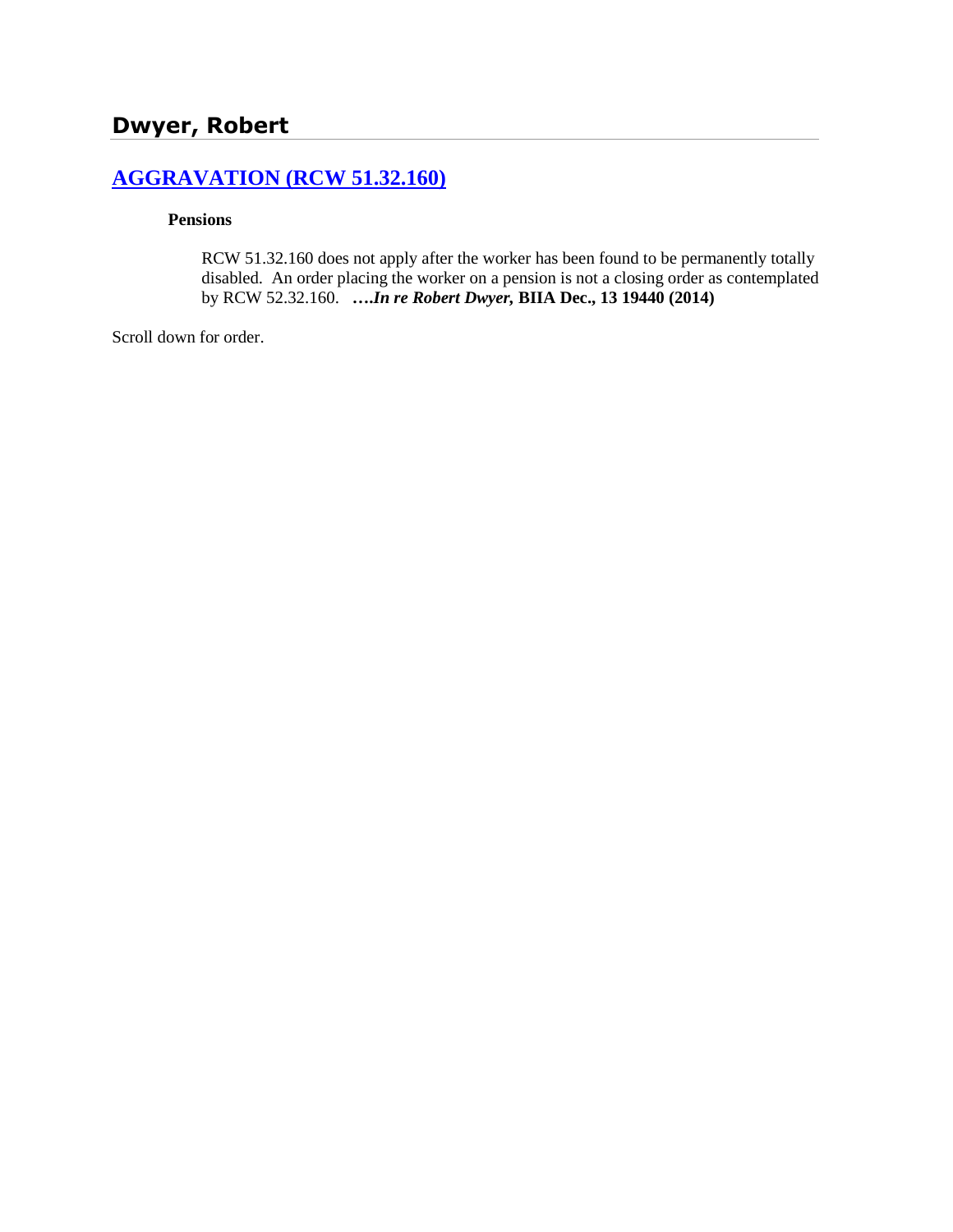#### **BEFORE THE BOARD OF INDUSTRIAL INSURANCE APPEALS STATE OF WASHINGTON**

**)**

1 **IN RE: ROBERT A. DWYER ) DOCKET NO. 13 19440**

**CLAIM NO. AC-97756 ) DECISION AND ORDER**

APPEARANCES:

2

3

4

5

6

7

8

9

10

11

19

20

21 22

23

24

25

26

27

Claimant, Robert A. Dwyer, by Small, Snell, Weiss & Comfort, P.S., per David W. Lauman

Employer, Gresham Transfer, Inc., None

Department of Labor and Industries, by The Office of the Attorney General, per Lynette Weatherby-Teague

12 13 14 15 16 17 18 The claimant, Robert A. Dwyer, filed an appeal with the Board of Industrial Insurance Appeals on August 1, 2013, from an order of the Department of Labor and Industries dated July 30, 2013. In this order, the Department determined that the law regarding reopening of closed claims does not apply to pension cases; noted that medical treatment is subject to RCW 51.36.010(4); and denied authorization for a revised laminectomy and L5-S1 micro discectomy performed on April 23, 2013, because the worker failed to seek pre-authorization of the surgery as provided by RCW 51.36.010. The Department order is **AFFIRMED**.

## **DECISION**

As provided by RCW 51.52.104 and RCW 51.52.106, this matter is before the Board for review and decision. The claimant filed a timely Petition for Review of a Proposed Decision and Order issued on May 27, 2014, in which the industrial appeals judge affirmed the Department order dated July 30, 2013. On August 8, 2014, the Department filed a Response to the Petition for Review.

Prior to a hearing on the merits, the industrial appeals judge resolved this matter in a Proposed Decision and Order in which she granted the Department's motion for summary judgment.

28 29 30 31 32 After consideration of the Proposed Decision and Order, the Petition for Review filed thereto, the Response to Petition for Review, and a review of the record before us, we are persuaded that the Proposed Decision and Order is supported by the preponderance of the evidence and is correct as a matter of law. We granted review to clarify the documents and evidence considered, and to

11/17/14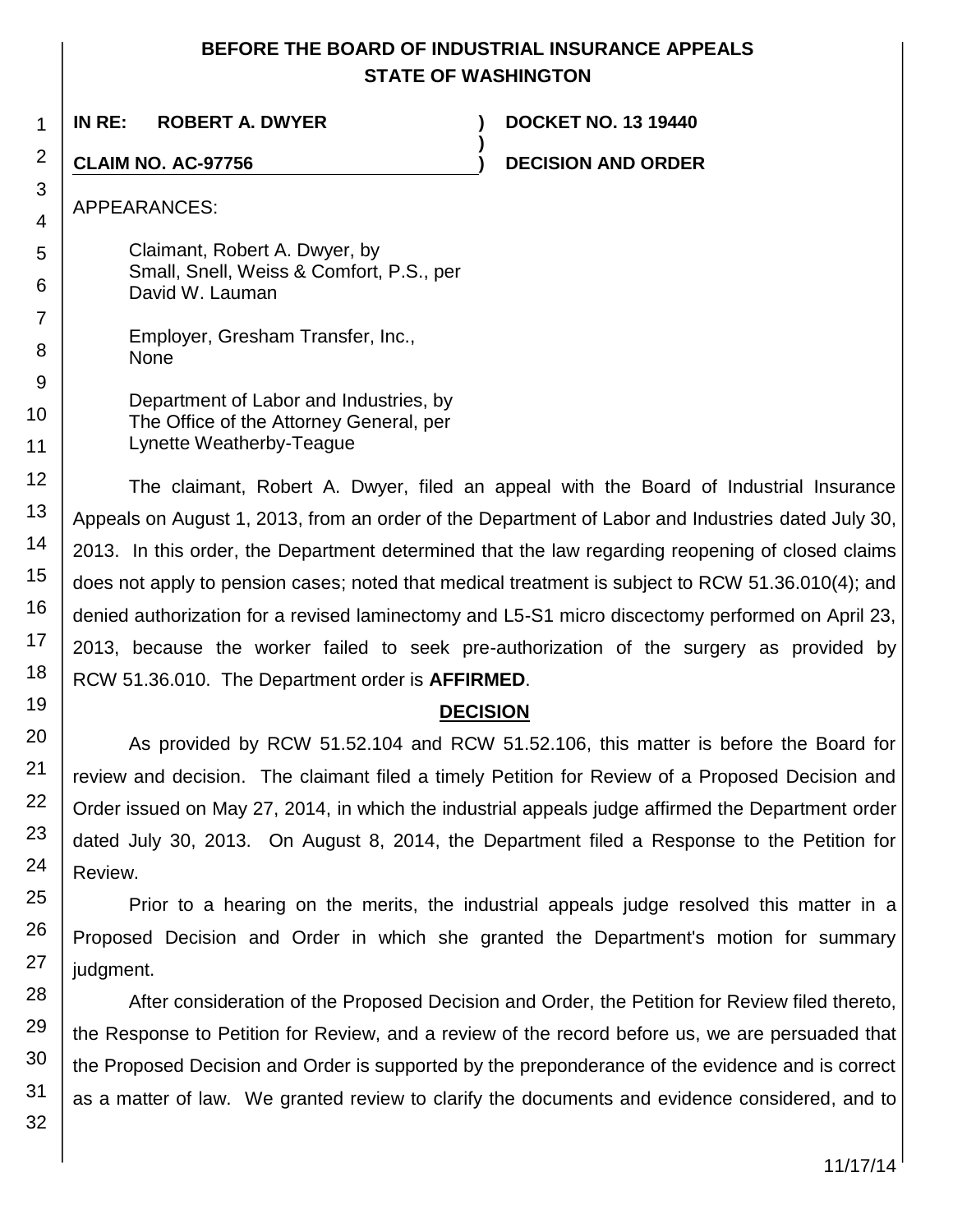1 2 3 4 5 clarify that RCW 51.32.160 does not apply in claims where the worker has been found to be permanently and totally disabled. We have considered the Department's Motion for Summary Judgment and attached declaration and exhibits; Claimant's Response to the Department's Motion for Summary Judgment and Cross Motion for Summary Judgment with attached declaration and exhibits; and the stipulated jurisdictional history.

6 7 8 The issue presented by this appeal and the evidence presented by the parties are adequately set forth in the Proposed Decision and Order. We will restate only those facts necessary to clarify our decision.

9 10 11 12 13 14 15 16 17 18 19 20 21 On October 29, 2012, Robert Dwyer was found to be permanently totally disabled and placed on a pension effective November 16, 2012. On March 8, 2013, Mr. Dwyer filed an aggravation application. His medical provider noted that Mr. Dwyer needed a surgical consultation for a discectomy. On March 15, 2013, the Department acknowledged receipt of the aggravation application and explained to Mr. Dwyer and his medical provider that further treatment was at the Supervisor of Industrial Insurance for Labor and Industries' discretion. The Department authorized the consultation but noted further treatment was not yet authorized. On March 26, 2013, the Department requested a copy of the surgeon's consultation report directly from the surgeon and explained to the surgeon that only the consultation was approved at that point. The Department made numerous requests for a copy of the surgical consultation report. On May 3, 2013, the Department received a copy of a February 21, 2013 consultation report; an April 19, 2013 chart note for a pre-operation history and physical; and an April 23, 2013 surgical report. The Department had not authorized more than the consultation.

22 23 24 25 26 27 28 On July 30, 2013, the Department issued a letter in which it explained authorization for the surgical treatment was denied because RCW 51.36.010(4) does not permit the Supervisor to retroactively authorize treatment. The Department also explained that the law regarding reopening of closed claims does not apply to pension cases. Consistent with its letter, on July 30, 2013, the Department issued an order in which it denied the request for surgical treatment because Mr. Dwyer did not seek pre-authorization. The July 30, 2013 order did not address the Department's position that the law regarding reopening of claims does not apply to pension cases.

29 30 31 Mr. Dwyer appealed the July 30, 2013 order and letter. We denied the appeal of the letter because it was merely an explanation of the Department's actions in issuing the order. Although the July 30, 2013 order does not specifically state the Department's position regarding whether a

32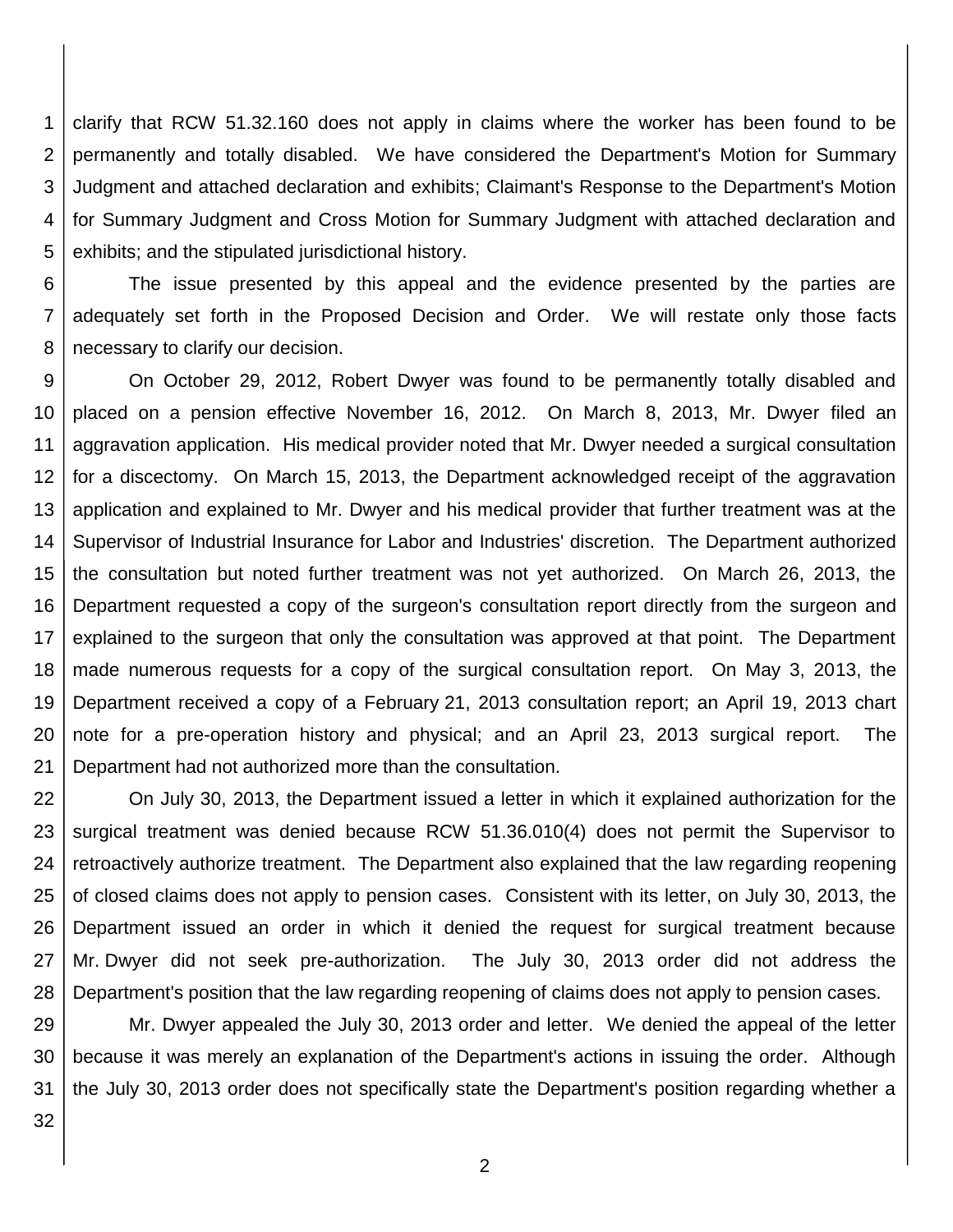1 2 3 4 worker on a pension can reopen the claim, we find the issue is encompassed in the order and is an issue properly before us. The parties presented evidence and arguments on this issue; the issue was listed as a contested issue in the Proposed Decision and Order; and the issue was addressed by our industrial appeals judge in her decision.

5 6 First, we will address whether RCW 51.32.160 applies to pension cases. The relevant portion of the statute reads as follows:

If aggravation, diminution, or termination of disability takes place, the director may, upon the application of the beneficiary, made within seven years from the date the first closing order becomes final, or at any time upon his or her own motion, readjust the rate of compensation in accordance with the rules in this section provided for the same, or in a proper case terminate the payment: PROVIDED, That the director may, upon application of the worker made at any time, provide proper and necessary medical and surgical services as authorized under RCW 51.36.010.

12 13 14 15 16 Mr. Dwyer contends that RCW 51.32.160 applies to pension cases because a pension order is a closing order. He further argues that RCW 51.36.010 does not preclude a reopening of a pension case. The Department contends that RCW 51.36.010(4) is the proper avenue through which a pensioned worker may seek treatment, and WAC 296-14-400 unambiguously precludes reopening a claim that has been closed with permanent total disability benefits.

17 18 19 We disagree with Mr. Dwyer. A pension order is not a closing order. The order in which the Department found Mr. Dwyer to be permanently and totally disabled did close his claim. In addition, the Department continues to administer the claim with the payment of pension benefits.

20 21 22 23 24 25 26 27 28 29 The statute and recent case law dictates that a worker found permanently and totally disabled is not subject to the aggravation statute prior to receiving treatment. As our industrial appeals judge discussed, the court has determined that RCW 51.36.010 establishes "separate and distinct provisions for the duration of treatment in the case of the three separate types of disability: permanent partial, temporary, and permanent total."<sup>1</sup> The three types of disability are meant to be treated differently. Treatment is not at the discretion of the Director when a claim is reopened under RCW 51.32.160. When the injured worker is permanently and totally disabled, treatment only is allowed at the discretion of the Director. Thus, it follows that reopening of the claim to obtain treatment in a pension case is inappropriate. As such, the deemed granted provisions of RCW 51.32.160 do not apply to a worker found permanently and totally disabled.

30 31

32

7

8

9

10

11

 $\overline{\phantom{a}}$ <sup>1</sup> *Department of Labor & Indus. v. Slaugh*, 17 Wn. App. 439 (2013).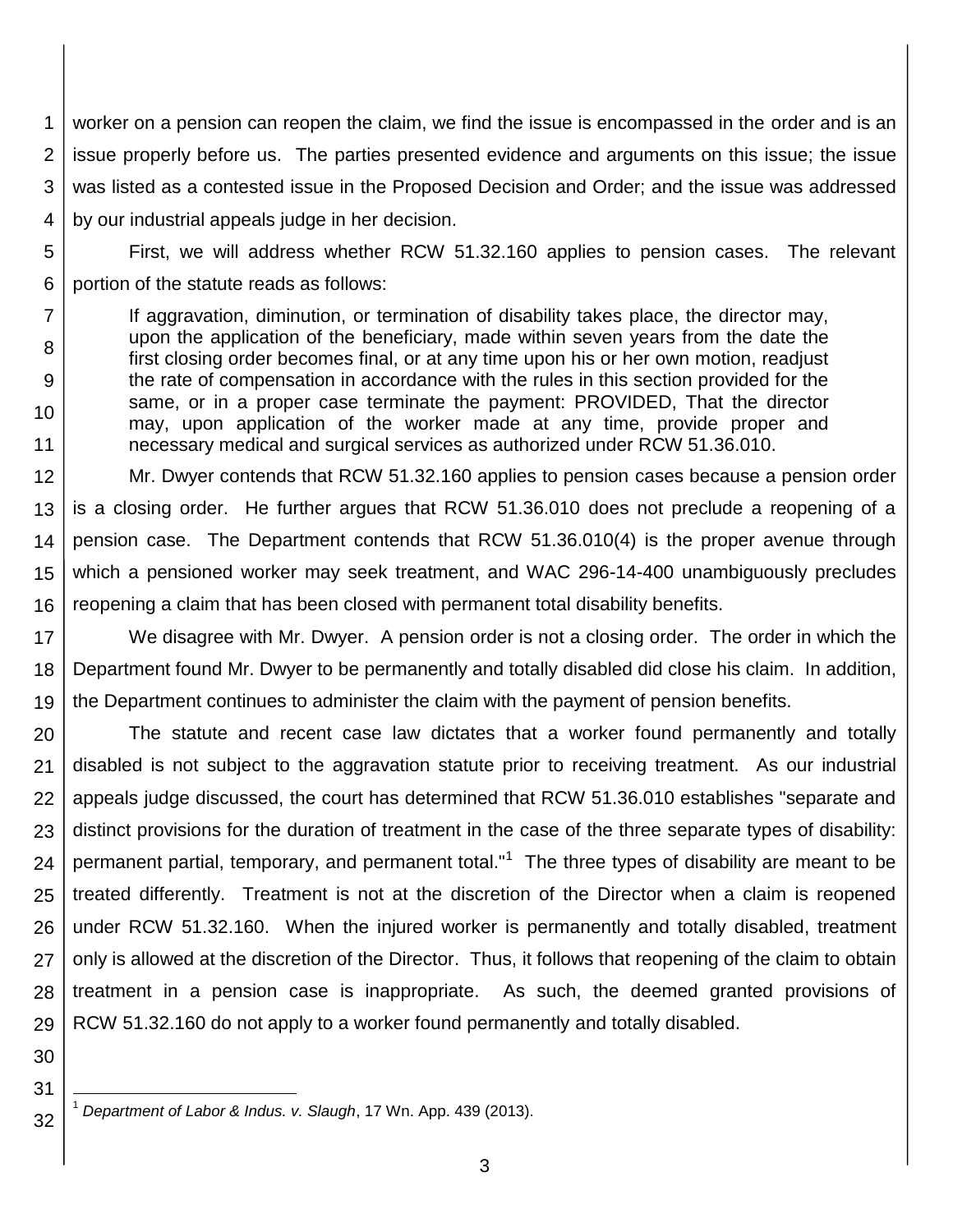The statute has given an absolute directive for a permanently and totally disabled worker to

2 seek and receive treatment.

> In all accepted claims, treatment shall be limited in point of duration as follows: . . . in case of a permanent total disability not to extend beyond the date on which a lump sum settlement is made with him or her or he or she is placed upon the permanent pension roll: PROVIDED, HOWEVER, That the supervisor of industrial insurance, solely in his or her discretion, may authorize continued medical and surgical treatment for conditions previously accepted by the department . . . **In order to authorize such continued treatment the written order of the supervisor of industrial insurance issued in advance of the continuation shall be necessary.**<sup>1</sup>

# (Emphasis added.)

Mr. Dwyer did not pursue pre-authorization for his surgery from the Supervisor. The Department authorized a surgical consultation on March 15, 2013, that had already taken place on February 21, 2013. By the time the Department was made aware of the outcome of the surgical consultation, Mr. Dwyer had already undergone the surgery. We agree with our industrial appeals judge that the Supervisor was correct, and there was no abuse of discretion when he denied Mr. Dwyer's surgical treatment.

There is no genuine issue as to any material facts, and the Department's Motion for Summary Judgment is granted. We find an injured worker found permanently totally disabled may not apply to reopen the claim under RCW 51.32.160. The worker is limited to benefits consisting of medical or surgical treatment at the discretion of the Supervisor, and the worker must receive pre-authorization consistent with RCW 51.36.010(4).

# **FINDINGS OF FACT**

- 1. On February 27, 2014, an industrial appeals judge certified that the parties agreed to include the amended Jurisdictional History in the Board record solely for jurisdictional purposes.
- 2. Robert A. Dwyer sustained an industrial injury on March 22, 2009, while working for Gresham Transfer, Inc., and suffered injuries that included in part a fracture to his right clavicle; sprained back and neck; and multiple right rib fractures.
- 3. On October 29, 2012, the Department of Labor and Industries issued an order in which it determined Robert A. Dwyer was a permanently and totally disabled worker effective November 16, 2012.
- 4. Robert A. Dwyer filed an application to reopen his claim on March 8, 2013.

1

3

4

l  $1$  RCW 51.36.010(4)